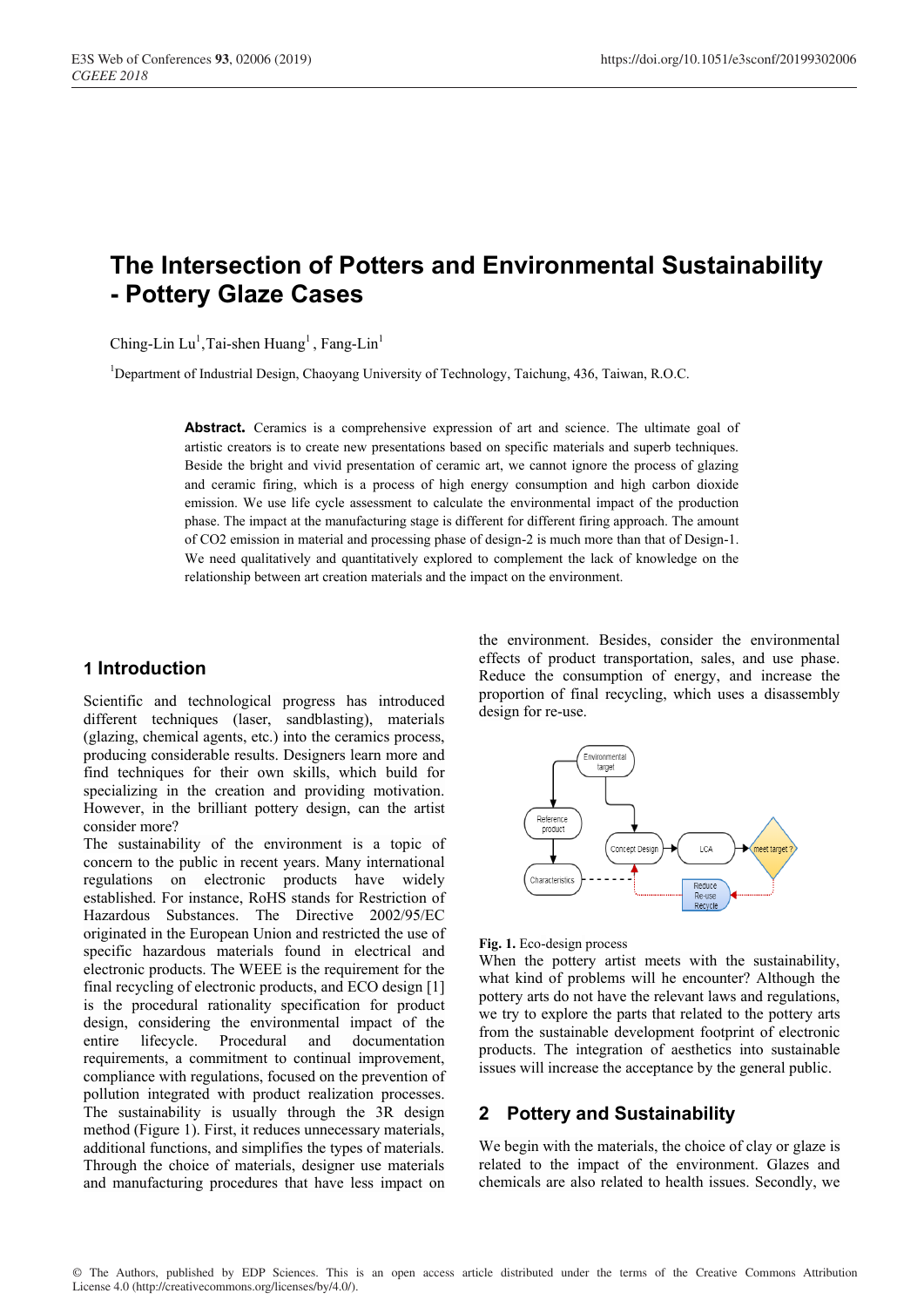reviewed the manufacturing process. There are different dust generated during the production; a significant amount of energy required in over firing process. During the use phase, we concern about the cleaning and maintenance of the articles or the possible release of poisons. The final stage is the recycling phase. The prior documents were collected, classified and organized as follows.



**Fig. 2.** Ceramic product's manufacturing flow, baked at high temperatures to achieve vitreous, translucence and low porosity [2].

The step includes crushing the raw materials, cleaning and mixing, forming the body, bisque-firing, glazing, and firing (Figure 2). The glaze slurry is screened and passed through magnetic filters to remove contaminants. An object is then applied to the ware utilizing painting, pouring, dipping or spraying. Different types of glazes produced by varying the proportions of the constituent ingredients. Firing is a further heating step. A periodic kiln consists of a single, refractory-lined, sealed chamber with burner ports and electric heating elements. A tunnel kiln maintains specific temperature zones continuously. This type of furnace is usually more energy efficient than a periodic oven.

During the firing process, carbon-based impurities burn out, chemical water evolves, and carbonates and sulfates begin to decompose (at 400 to 700 degrees Celsius). Gases generated must escape from the ware. Some of the minerals break down into other phases, and the fluxes present to react with the decomposing metals to form liquid glasses (at 700 to 1,100 degrees Celsius). During the ware is cooled and solidify, a strong bond formed between the grains.

In [3] investigated genotoxic effects of occupational exposure to lead acetate in pottery-glaze ceramic workers. The study was carried out on 30 exposed workers. "DNA diffusion and micronucleus test showed a higher influence of tested parameters to DNA damage." "Heavy metals (zinc, lead, cadmium, iron, chromium, copper, manganese, nickel and cobalt) were found to leach from the glazed surfaces of tea mugs [4]". The leachates used were: tea at 80°C, orange juice at room temperature and 4% acetic acid at room temperature, 40°C and 60°C, respectively. During the second stage of the firing process, where the ceramics were painted and glazed, the mean particle size ranged from 15 to 40 nm [5], and their number concentration peaked at  $1.2 \times 106$  cm<sup>-3</sup>. "Elemental analysis showed that the emitted nanoparticles contain significant amounts of lead." These findings provide new information for understanding the health impacts of traditional pottery manufacturing.

In [6] studied clayey materials come from the soil of Marrakech Haouz Plain. "The influence of grain size, mineralogical and chemical composition of these raw materials were evaluated." Inhibit lime blowing responsible for flaws to improve the quality of produced pottery. The most abundant oxides are  $SiO<sub>2</sub>$  and  $Al<sub>2</sub>O<sub>3</sub>$ . "MgO is more abundant in Ag due to the presence of dolomite, whereas the CaO is more abundant in the sample due to calcite."

## **3 Ceramic Coatings**

Ceramics is a comprehensive expression of art and science and technology, and its practicality and decorativeness are indispensable artifacts of life. Chinese ceramics influenced by the individuality of the producers and the environment in which they live. Each era and region has its unique performance and characteristics. It reflects the longing for truth, goodness, and beauty that people have demonstrated in their lives and cultures. The ultimate goal of artistic creators is to create new presentations based on specific materials and superb techniques.

Article [7] surveyed the several ways color introduced into ceramic coatings. The benefits and limitations of solution colors and the several classes of pigments, including opacifiers, were demonstrated in Figure 3 and [8].



**Fig. 3.** Glaze testing

#### **3.1 Glaze**

There are different colors in the 6 cups which referring to different glaze formula. By interviewing with designers, the artist explained the differences in the presentation of these cups.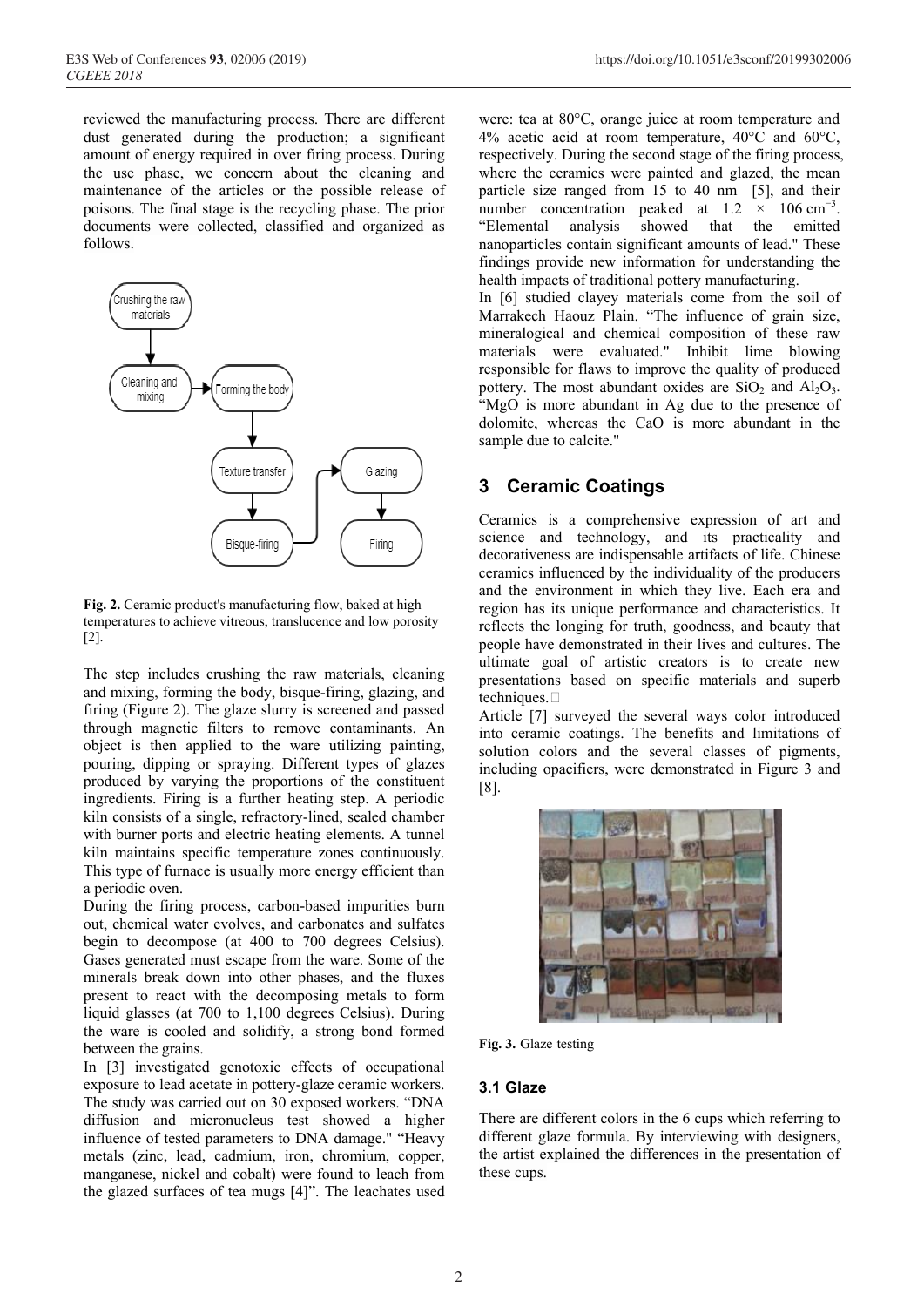This color is iron red, which accounts for 60% of iron in glazes. It will be clear if you carefully look upon the sample. Another one spotted which have a little bit of a flower. The heavenly eye ensemble and it will be outward in space. The Japanese monk brought back some dark monks from the Tang Dynasty. They can't tell what material it is. They only know that it is from Tianmu Mountain, so people call it Tianmu [9]. Unique of Jizhou kiln Tianmu glaze come from its unique craftsmanship, oil drops and more glaze differ in chemical composition and craftsmanship with the different type of hightemperature glaze (Figure 4).



**Fig. 4.** Different glazed colors of the cups

The light reflected by the Tianmu, the main glaze is iron red. When the red is purple, then it will turn to black, and this black is all fired by the iron glaze. Copper glazes are green flowers with a different burning method. It appears red and purple. There are many spots above the cup. Color cannot be set in advance because there will be adding other materials to the oven. This official kiln and is historically used for the emperor. Those things are common fact; you see other names in the relevant period. On the cup, we mainly use the difference in its chemical composition, because the proportion of cobalt is relatively large, and it is not the same as a copper glaze with a unique expression.

#### **3.2 The creation of calligraphy art**

The development of ideas and the nature of original forms require the successful handling of technical details, each of which requires practical considerations and production techniques. With aesthetic beauty and the beauty of text lines as its appeal, it creates beautiful works of art [10]. As shown in Figure 5, the artists also make use of light and shadow changes and shapes, in the framework of the breakthrough space, the visual illusion, the work in the three-dimensional space due to ceramic forms and light changes which results in an optical illusion.



**Fig. 5.** Glazes article and calligraphy art [10]

#### **4 Encounter Point**

This article is based on the calligraphy art of glazes and discusses the encounter between the ceramic artist and the environment. We can imagine the working procedures of traditional ceramic designers from conception to production and presentation. Secondly, the development process based on the electronic product life cycle refers to the basic structure of the ECO design. Although they have different design thinking and procedures, we can connect the two sides to reduce the environmental impact and introduce the concept of sustainable design.

We choose two key areas to link the procedures. First, when selecting glaze materials, if you use recycled materials, you can reduce environmental impact. In the CRT recycling of the electronics industry [11], many rare minerals extracted and used in new glaze making. Second, in electronic products, they evaluated the impact of different manufacturing processes on environmental impacts. We will analyze the life cycle of two different design [10] ( materials and production procedures) for comparing the differences. Designers have the opportunity to choose a lower environmental impact from the process.

## **5 Design of calligraphy texture**

The expression of calligraphy in traditional ceramic creation is nothing more than flat engraving and writing, intaglio carving, yang carving, and embossing technique. The adobe is hard and brittle, and the pointed needles can be used to describe the seal characters, starting and ending mellow, showing the real beauty of the texture. With a flat knife, the official script engraved, and the counter knife enters the billet. The horizontal width is straight and beautiful. The engraved strokes marked with mansard on both sides. More rigorously and neatly, with the blend of Chinese and Western aesthetics, modern calligraphy has been decoupled from the function of words and towards art. $\Box$ 

The creation of modern ceramics is mostly embodied in form. Therefore, the performance of calligraphy is more diverse. Writing with a pen can better describe the meaning of galloping. Knife carving can produce the fun of stone and stone. During writing, the artist prefers ink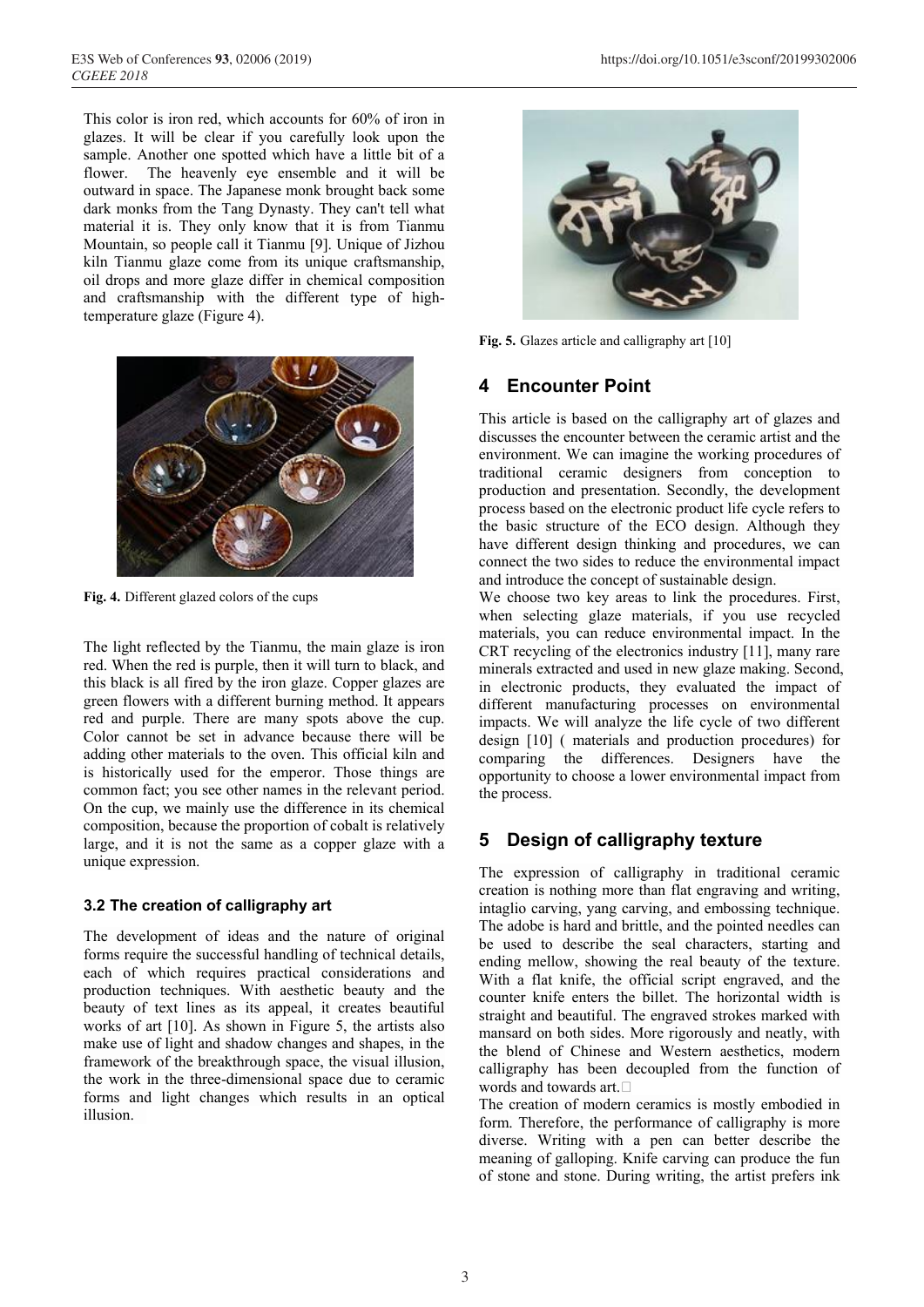black and blue color. The ceramic body absorbs water fast like a paper; blue and white with sharp fonts can produce through the fire melting glaze. Secondly, the choice of media, because of the different fonts and strokes, the forming techniques are entirely different, and the probability of failure is also high. It is essential to choose a material that is light and has a small shrinkage ratio. Another problem that followed was forming techniques and ways of expression to show a unified style. Since the plane writing has only a flat composition, there are considerable differences in the performance of the three-dimensional works. The expression of the surface pattern, the appearance of the sense of space, or the matching of the color with this work, or even the surface treatment such as engraving, must all be taken into consideration.

#### **5.1 Design-1**

The shaped of Design-1 (Figure 6) is a symmetrical halfround flower. The molded clay is mixed with clinker in Taiwan's Miaoli soil and formed on ceramic plates. Calligraphy arrangement utilizes proper layout of cursive lines. Texture performance presents the overall black matt glaze treatment. Glaze performance employed single black glaze, pen streaks to leave white fill.



**Fig. 6.** The Design-1, symmetrical half-round

#### **5.2 Design-2**

The shaped of Design-2 (Figure 7) is a clay pot with specific three dimensional calligraphy texture.

- Appearance and shape: traditional flat shoulder, closed mouth, covered cans.
- Forming method: drawing building.
- Calligraphy arrangements: To express the central axis, the purpose of local yang carving and intaglio writing are used. The woody burnt ash glazes revealed the texture with a natural and unadorned peculiar gray.



**Fig. 7.** Design-2, flat shoulder, closed mouth, covered pot

#### **5.3 LCA analysis of production phase**

Life cycle assessment software [12, 13] was selected to calculate the environmental impact of the production phase. In [13], the analysis has been carried out after the construction of the building with ISO 14040 [14]. However, in cases of LCA used with a constructive process, useful aspects for the definition of the results related to these uncertainties should be introduced. We can find two different kinds of design of artistic representations. The firing step of Design-1 uses the 9000-watt electric furnace for 12 hours. The firing step of Design-2 uses  $2.5 \text{ m}^3$  firewood burned within a closed oven for more than two weeks. A total number of sharing pot divides the amount  $CO<sub>2</sub>$ . The emission results are shown in Figure 8. The impact at the manufacturing stage is different; an amount of  $CO<sub>2</sub>$  emission in material and processing phase of Design-2 is much more significant than that of Design-1.